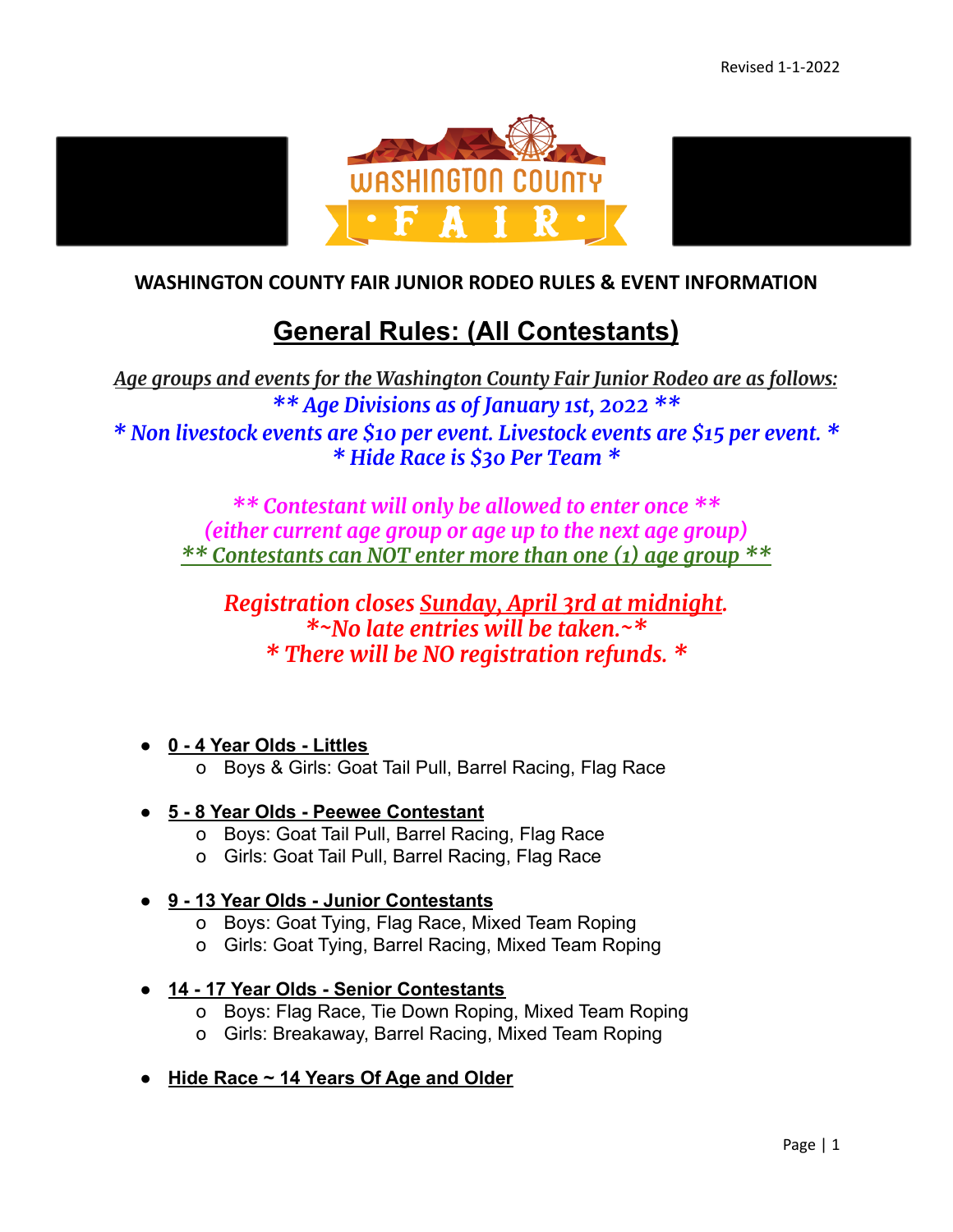#### **Western Attire:**

All contestants are required to wear western attire while competing. Contestants must wear boots or western shoes with a heel, cowboy hat, helmet or no hat. Western shirt (long or short sleeve) with a collar and button/snaps down the front. The following attire will **NOT** be allowed for contestants: *ball caps, t-shirts or tennis shoes.*

# **● 0 - 4 Years Olds**

Contestants competing in this age group will participate in miniature revisions of all 3 events.

Time limits will **NOT** apply to this age group. Contestants can ride alone or be assisted by an adult (18+). **\*\* Riders on the horse with the contestant will not be permitted. \*\* Being led by another horse and rider will not be permitted.** *Places will not be given for this age group, however each contestant will be given Washington County Fair Blue Ribbon, \$2 bill and a participant shirt.*

## ● **5 - 8 Years Olds**

### **o Contestants being assisted (lead line) will have a FIVE (5) second penalty added to their times.**

#### **GOAT TAIL PULL:**

The goat will be staked one hundred (100) feet from the starting line, on a three (3) foot rope.

The contestant will ride their horse (may be led or caught by an adult) to the goat, dismount, remove a ribbon from the goat's tail and run back across the finish line.

Finish line will be ten (10) feet from the goat stake back in the direction of the start line. Line will be marked by a cone or the flagger.

Time starts when the contestant's horse crosses the starting line, and time stops when the contestant crosses the finish line and the flagger drops the flag with ribbon in hand.

### **BARRELS:**

Standard pattern will be used (pattern may be altered by arena judges to fit the arena). Contestants will be given a five (5) second penalty for every barrel that is knocked over. A sixty (60) second time limit will apply.

Contestants will be disqualified for breaking the pattern.

*Crossing back through the timer before the pattern is finished and circling before the barrel is considered a broken pattern.*

*Contestants must keep forward motion.*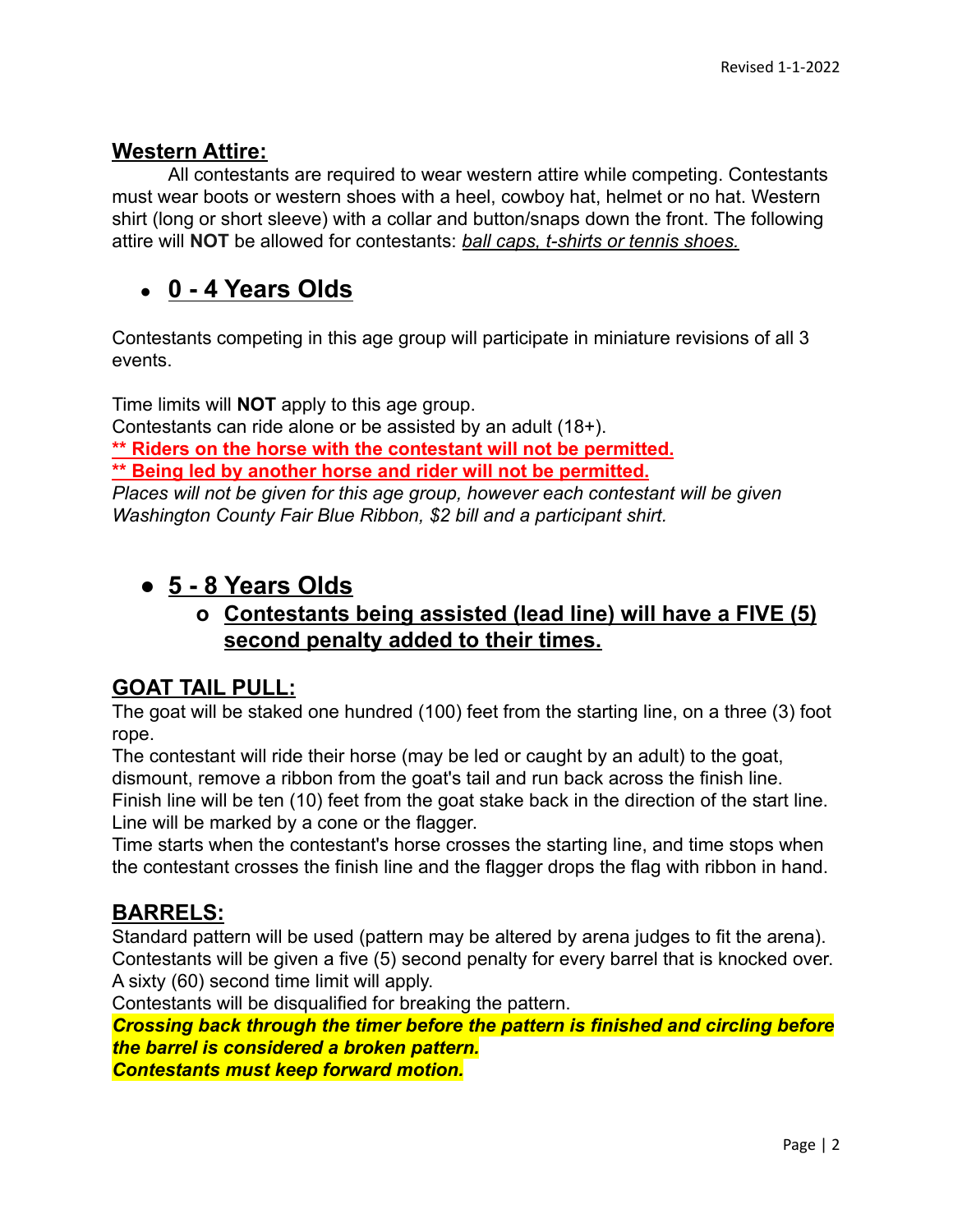## **FLAG RACE:**

Two (2) five (5) gallon buckets full of dirt, three (3) inches below the top rim of the bucket, will be placed on two (2) fifty five (55) gallon barrels.

Barrels will be placed one hundred (100) feet from the starting line and be fifty (50) feet apart. (If arena conditions will not allow these distances, adjustments will be made by arena judges).

Contestants can go to either barrel first.

Contestants will be disqualified for **circling the barrel**, hitting their horse with the flag, dropping the flag, or knocking the barrel over.

A sixty (60) second time limit will apply.

*Contestants must keep forward motion.*

*Clarification: If the contestant misses 1 flag there will be a 5 sec. penalty given. If a contestant misses both (2) flags it will be a NO TIME.*

# ● **9 - 13 Years Olds**

#### **GOAT TYING:**

The goat will be staked one hundred (100) feet from the starting line, on a ten (10) foot rope.

If the goat is **DOWN**, contestants must **bring the goat to its feet and then flank the goat.**

Boys must use a **piggin string**, girls will use a **goat string.**

The goat must stay tied for six (6) seconds *AFTER* the contestant has cleared the goat. If a contestant's horse *touches the goat or the goat rope, a ten (10) second penalty will be given.* 

Contestants will be disqualified for touching the goat or string after they have signaled that they are finished or if the goat does not remain tied for the six (6) seconds.

### **FLAG RACE:**

Two (2) five (5) gallon buckets full of dirt, three (3) inches below the top rim of the bucket, will be placed on two (2) fifty five (55) gallon barrels.

Barrels will be placed one hundred (100) feet from the starting line and be fifty (50) feet apart. (If arena conditions will not allow these distances, adjustments will be made by arena judges).

Contestants can go to either barrel first.

Contestants will be disqualified for **circling the barrel**, hitting their horse with the flag, dropping the flag, or knocking the barrel over.

A sixty (60) second time limit will apply.

*Contestants must keep forward motion.*

*Clarification: If the contestant misses 1 flag there will be a 5 sec. penalty given. If a contestant misses both (2) flags it will be a NO TIME.*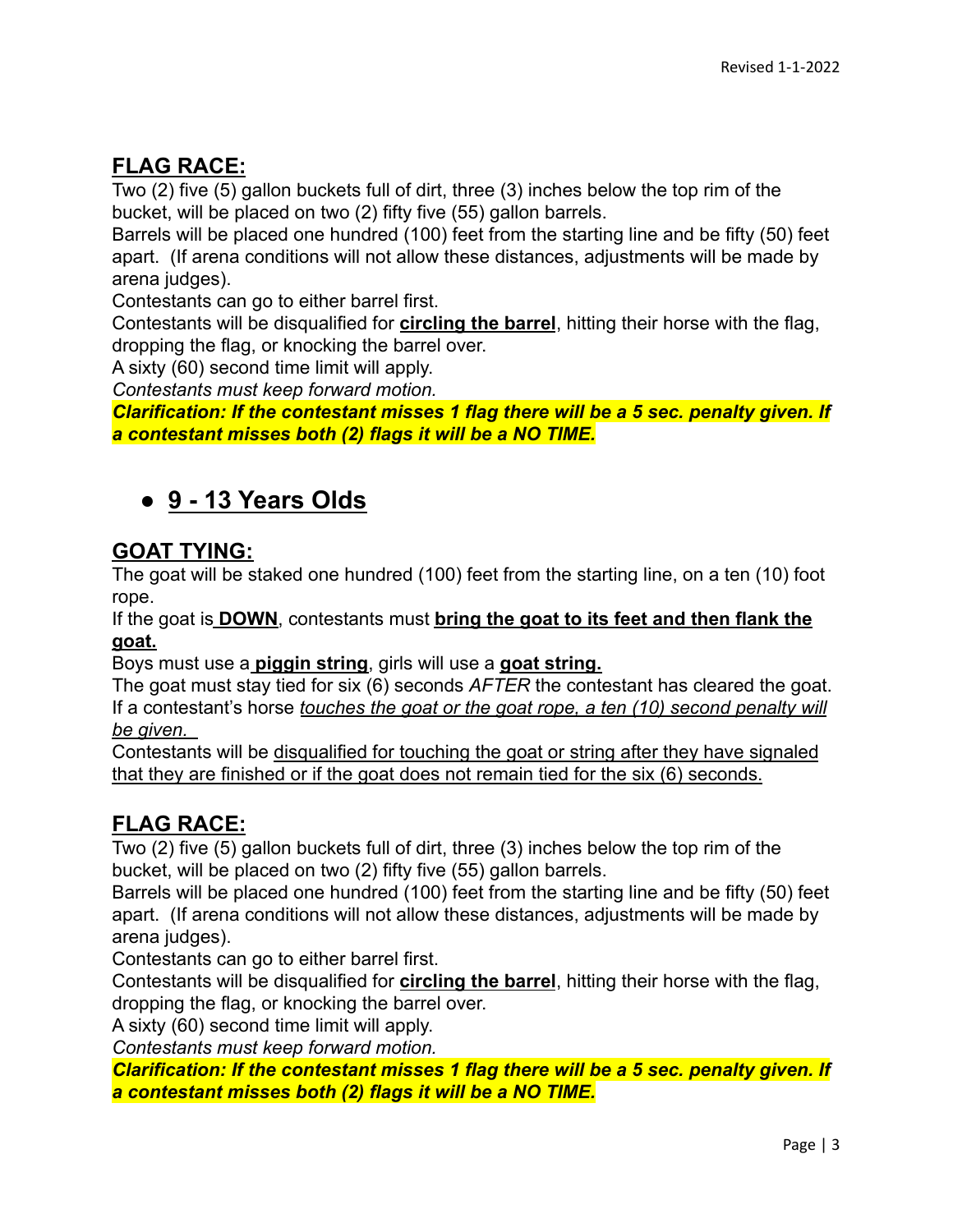### **BARRELS:**

Standard pattern will be used (pattern may be altered by arena judges to fit the arena). Contestants will be given a five (5) second penalty for every barrel that is knocked over. A sixty (60) second time limit will apply.

Contestants will be disqualified for breaking the pattern.

*Crossing back through the timer before the pattern is finished and circling before the Barrel is considered a broken pattern.*

*Contestants must keep forward motion.*

### **TEAM ROPING:**

There will be a ten (10) foot score line marked with a barrel or cone (may be adjusted by arena judges depending on cattle used).

Contestants will receive a ten (10) second penalty for roping the steer before its nose crosses the scoreline.

Time will start when the steers nose reaches the scoreline.

A five (5) second penalty will be added for only one hind leg caught.

Time will stop when both header and heeler are faced and ropes are tight.

There is a sixty (60) second time limit.

Legal head catches are slick horns, neck or half head.

**Three (3) loops are allowed.** A dropped loop is considered a thrown loop.

The contestant whose name is called to rope is required to rope with any contestant they pick to be their partner.

\*\*\* Points would be given to the contestant in that current age group. The contestant whose name is called to rope may rope with either a Jr or Senior contestant or parent they pick to be their partner. Only the contestant whose name is called will receive points for that run.

# **● 14 - 17 Years Olds**

## **FLAG RACE:**

Two (2) five (5) gallon buckets full of dirt, three (3) inches below the top rim of the bucket, will be placed on two (2) fifty five (55) gallon barrels.

Barrels will be placed one hundred (100) feet from the starting line and be fifty (50) feet apart. (If arena conditions will not allow these distances, adjustments will be made by arena judges).

Contestants can go to either barrel first.

Contestants will be disqualified for **circling the barrel**, hitting their horse with the flag, dropping the flag, or knocking the barrel over.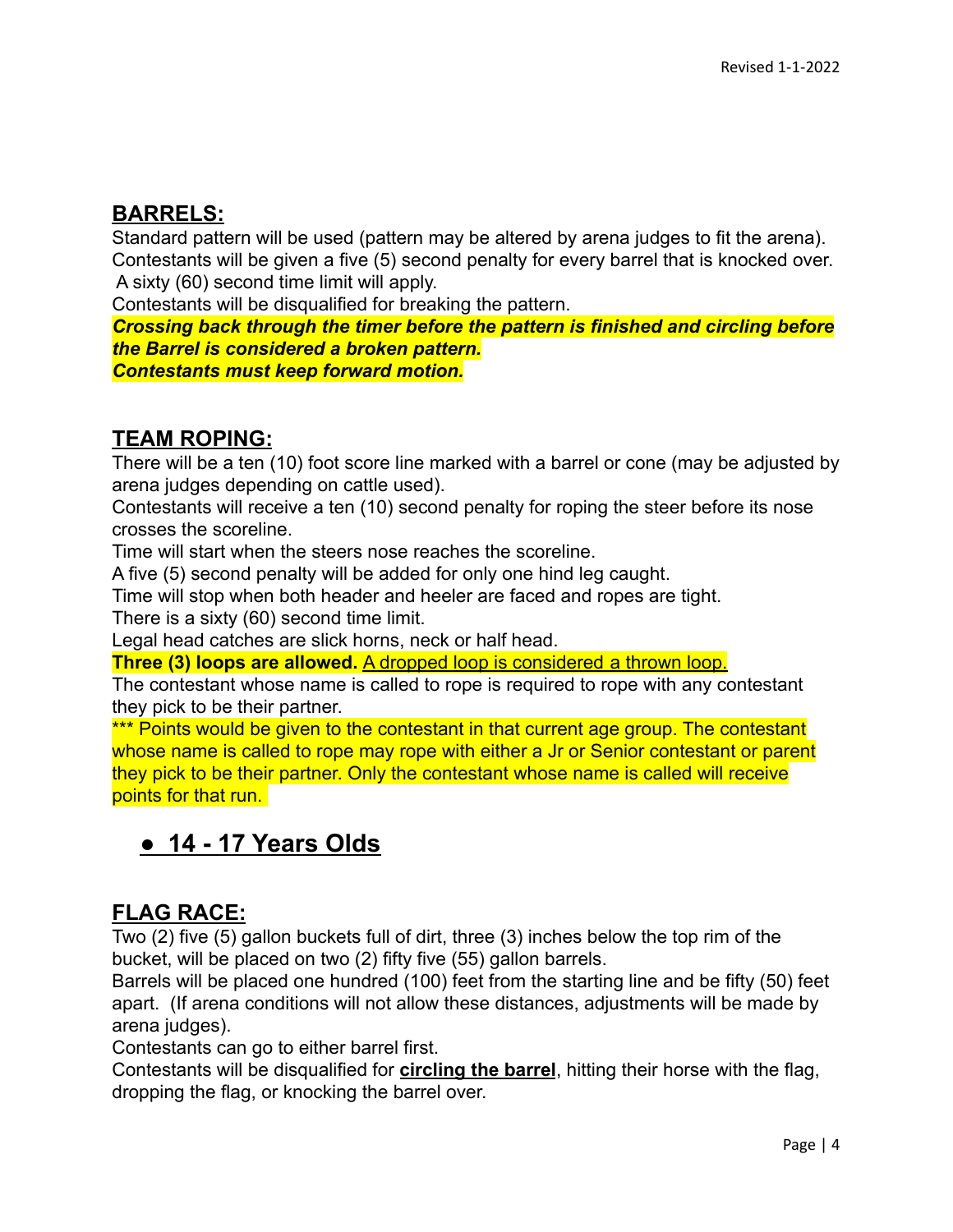A sixty (60) second time limit will apply.

*Contestants must keep forward motion.*

*Clarification: If the contestant misses 1 flag there will be a 5 sec. penalty given. If a contestant misses both (2) flags it will be a NO TIME.*

#### **BARRELS:**

Standard pattern will be used (pattern may be altered by arena judges to fit the arena). Contestants will be given a five (5) second penalty for every barrel that is knocked over. A sixty (60) second time limit will apply.

Contestants will be disqualified for breaking the pattern.

*Crossing back through the timer before the pattern is finished and circling before the Barrel is considered a broken pattern.*

*Contestants must keep forward motion.*

### **TIE-DOWN ROPING:**

There will be a ten (10) foot score line marked with a barrel or cone (may be adjusted by arena judges depending on cattle used).

Contestants will receive a ten (10) second penalty for roping the calf before its nose crosses the score line.

Time will start when the calves nose reaches the score line.

As soon as the catch is made the contestant must dismounts, sprint to the calf and flank the calf onto its side.

With a piggin string, the contestant will tie any 3 legs of the calf.

Time will stop when the contestant throws up their hands and releases the string. After the tie the contestant will remount onto his horse and take 2 steps forward. Calf must stay tied for six (6) seconds.

There is a 60 sec time limit.

**Calf must be standing on all four legs when the contestant flanks the calf.** *This is a (1) one loop roping.*

### **BREAKAWAY ROPING:**

There will be a ten (10) foot score line marked with a barrel (may be adjusted by arena judge depending on cattle used). Contestants will receive a ten (10) second penalty for roping the calf before it crosses the score line. (The loop shall go over the head of the calf to be considered a legal catch. **This is a one (1) loop roping**. Rope must be tied onto the saddle horn with the string provided by the rodeo committee. A white flag or ribbon shall be visible to the flagman or judge and must be attached at the knot end of the rope. Contestants cannot break the rope from the saddle horn. If the calf leaves the arena, time will stop and the calf will be brought back up for lap and tap.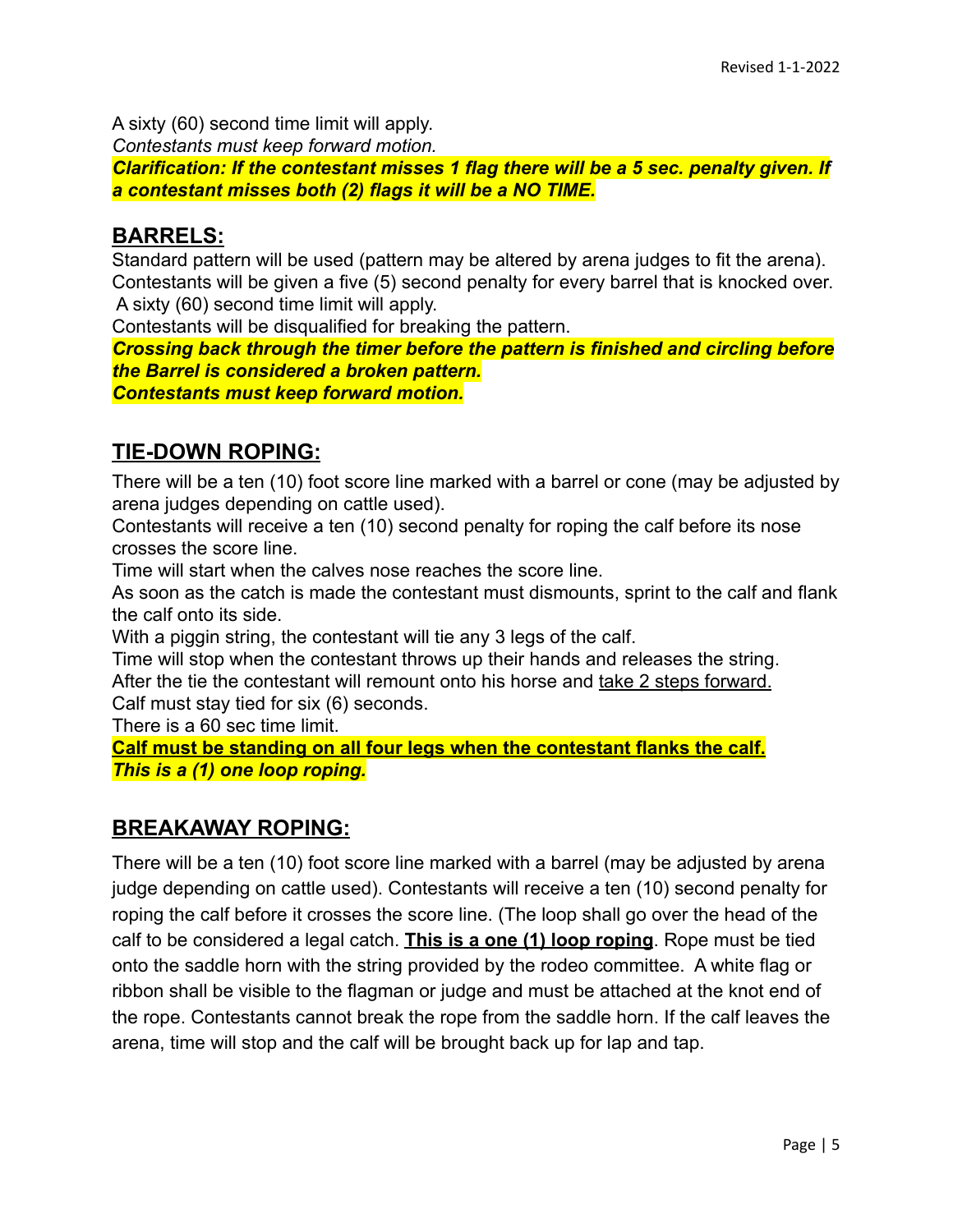#### **BREAKAWAY ROPING:**

*\*\* In the event that calves are not available, Horned steers may be used in their place. If steers are used, all the same rules apply except for the following: If steers are used any legal catch will apply.*

#### **TEAM ROPING:**

There will be a ten (10) foot score line marked with a barrel or cone (may be adjusted by arena judges depending on cattle used).

Contestants will receive a ten (10) second penalty for roping the steer before its nose crosses the scoreline.

Time will start when the steers nose reaches the scoreline.

A five (5) second penalty will be added for only one hind leg caught.

Time will stop when both header and heeler are faced and ropes are tight.

There is a sixty (60) second time limit.

Legal head catches are slick horns, neck or half head.

**Three (3) loops are allowed.** A dropped loop is considered a thrown loop.

The contestant whose name is called to rope is required to rope with any contestant they pick to be their partner.

\*\*\* Points would be given to the contestant in that current age group. The contestant whose name is called to rope may rope with either a Jr or Senior contestant or parent they pick to be their partner. Only the contestant whose name is called will receive points for that run.

#### **HIDE RACE ~ 14 Yrs Old & Older:**

Contestants must be 14 years of age and older.

Cost \$30 per person per team.

Two person team event. One that rides the horse and one unmounted hide rider.

Must provide your own horse for the event.

One team races at a time.

Mounted rider starts behind the line with hide dallied to the horn.

The unmounted hide rider is in position at the far side of the arena near the barrel.

Time will start and stop once the mounted rider crosses the timers.

It doesn't matter which way the mounted rider goes, but they must go around the barrel. \*\*Teams will race down to the barrel, horses must go around the barrel, hide rider

standing at the barrel will jump on to hide and stay on hide until both mounted rider and hide rider cross \*\*

At the time the horse crosses the finish line, the hide rider must be in contact with the rope and hide, or 5 seconds will be added to team time.

No time is given if horse crosses the line without a rider.

3 seconds will be added to the Team if the barrel is knocked over.

Winners of the competition will be based on the fastest time.

If you're in doubt, ask the judge prior to starting.